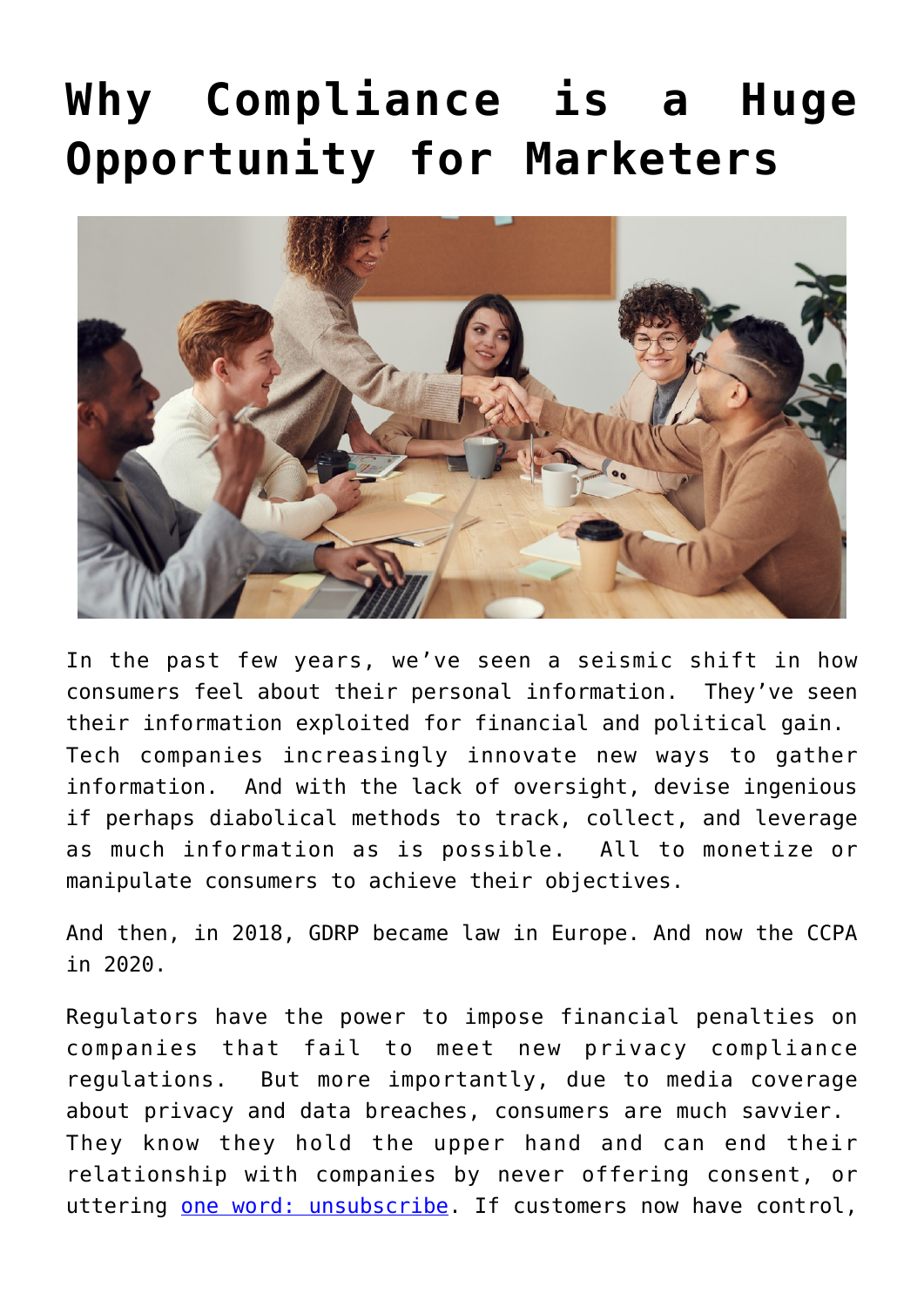how do you adapt your approach and seize the opportunity?

### **Building Trust Through Compliance**

Most marketing organizations today invest substantially to improve the customer experience, increase personalization, and execute cross-channel orchestration. Each requires data to work correctly. In the face of new compliance regulations, the common perception is that less information gathering might occur. But for customers who DO give you information, it will be more precise, especially if you choose the correct time and place to request consent and data.



The best email campaigns are about timing, delivering the right message at the right time. It's the same for compliance. The best time is when the customer is engaging with your brand.

One good example is [Disney+](https://disneyplus.com) and its new subscription streaming service. If you sign up for a free trial, they collect just enough information to get your trial subscription started, ask for permission to contact you about other marketing activities and disclose the purpose of data collection. There are also prominent links to their privacy policy and subscriber agreement.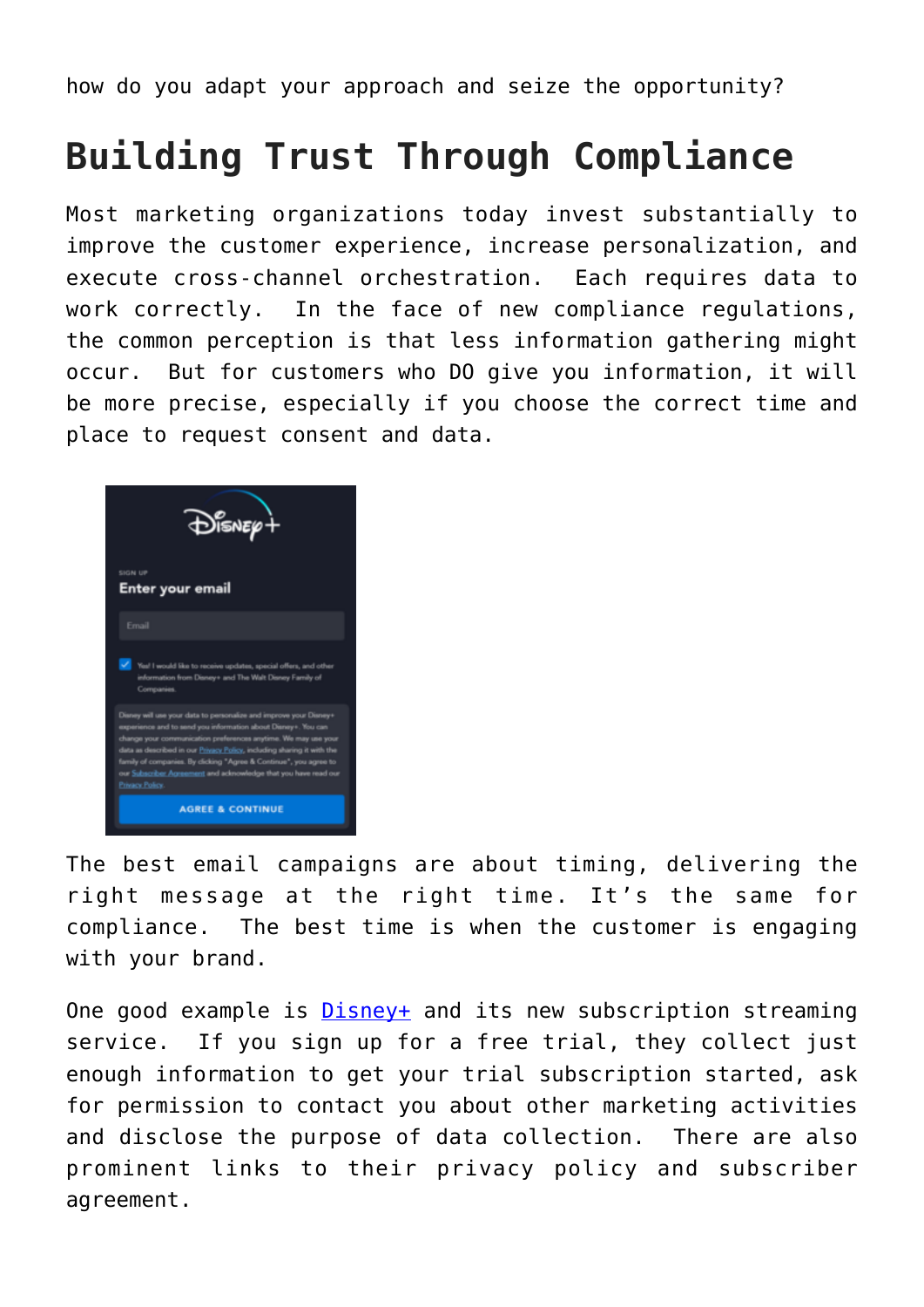Even if the user does not OPT-IN, they may do so in the future. And nothing is preventing Disney from including the same offer again in the future. Because they are leading with privacy compliance in mind, the customer is more likely to trust them and, as a result, provide more data and potentially OPT-IN more often if they have a genuine interest in their products or services.

### **Building a Foundation for Trust**

It does not require a significant investment to improve the customer experience by asking for permission at the appropriate time. But you need a flexible framework that ensures you collect the correct information based on location, prompts for the right information and records how they gave consent. And don't forget that each jurisdiction may have dramatically different rules and processes; your privacy compliance framework must be sufficiently flexible to accommodate those details. With a bit more up-front planning, you can lower the total cost of ownership (TCO). This planning will help prepare for future changes as well.

Of course, you could make some ad hoc changes to your existing systems, patch them up, and push them out there. And this may be your current, budget-friendly plan. The problem with this approach is that it's a time bomb. At the very least, the cost of ownership of your marketing automation solutions will grow and grow as each new slice of legislation requires more and more detailed changes. But in the worst-case scenario, and more importantly, you could lose a massive opportunity to create deeper trust with your customers.

## **Privacy Compliance Solutions for Oracle Eloqua**

For Oracle Marketing Cloud (Eloqua) professionals, there's a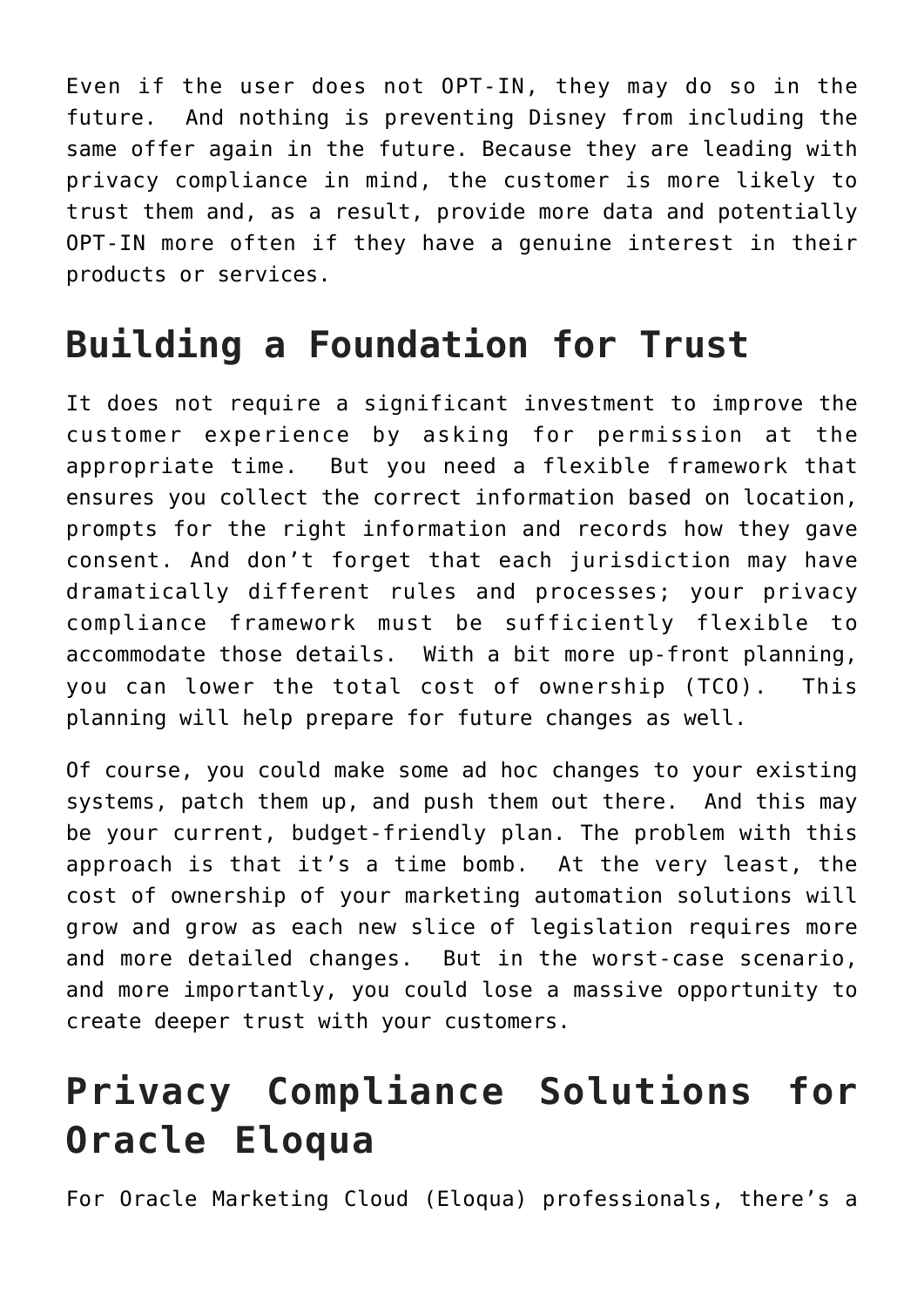simple answer. 4Thought Marketing offers [4Comply and Eloqua](https://4thoughtmarketing.com/products/cloud-apps/4comply-eloqua-cloud-apps/) [Cloud Apps](https://4thoughtmarketing.com/products/cloud-apps/4comply-eloqua-cloud-apps/) that takes the hard work out of building this capability from scratch. Our compliance apps cover the full Privacy Compliance lifecycle from data upload, form compliance (for landing pages), customer Rights Management (including the right to access, update and porting data, as well as the right to be forgotten), and compliance reporting. The whole process is made more manageable through our set-up wizard. So, in the future, you can accommodate critical changes to legislation through simple administration and not expensive coding. Additionally, our [Privacy Compliance experts](https://4thoughtmarketing.com/privacy-compliance-consulting-oracle-eloqua/) are on hand to ensure a smooth transition and answer your marketer's questions.

To find out more about how you can turn data privacy compliance into enduring customer trust and loyalty, download our free eBook, "[Achieving Trust Through Compliance. A](https://4thoughtmarketing.com/achieve-trust-through-compliance/) [Marketer's Guide to Customer Data Privacy."](https://4thoughtmarketing.com/achieve-trust-through-compliance/)

## **[Marketing's New "P" Privacy](https://4thoughtmarketing.com/marketing-new-p-privacy/)**

As marketing professionals, we've all grown up with the four or five P's of marketing – product, price, placement, promotion, and people. But now there's a new P of marketing in town, and it's perhaps the most important one of all; Privacy.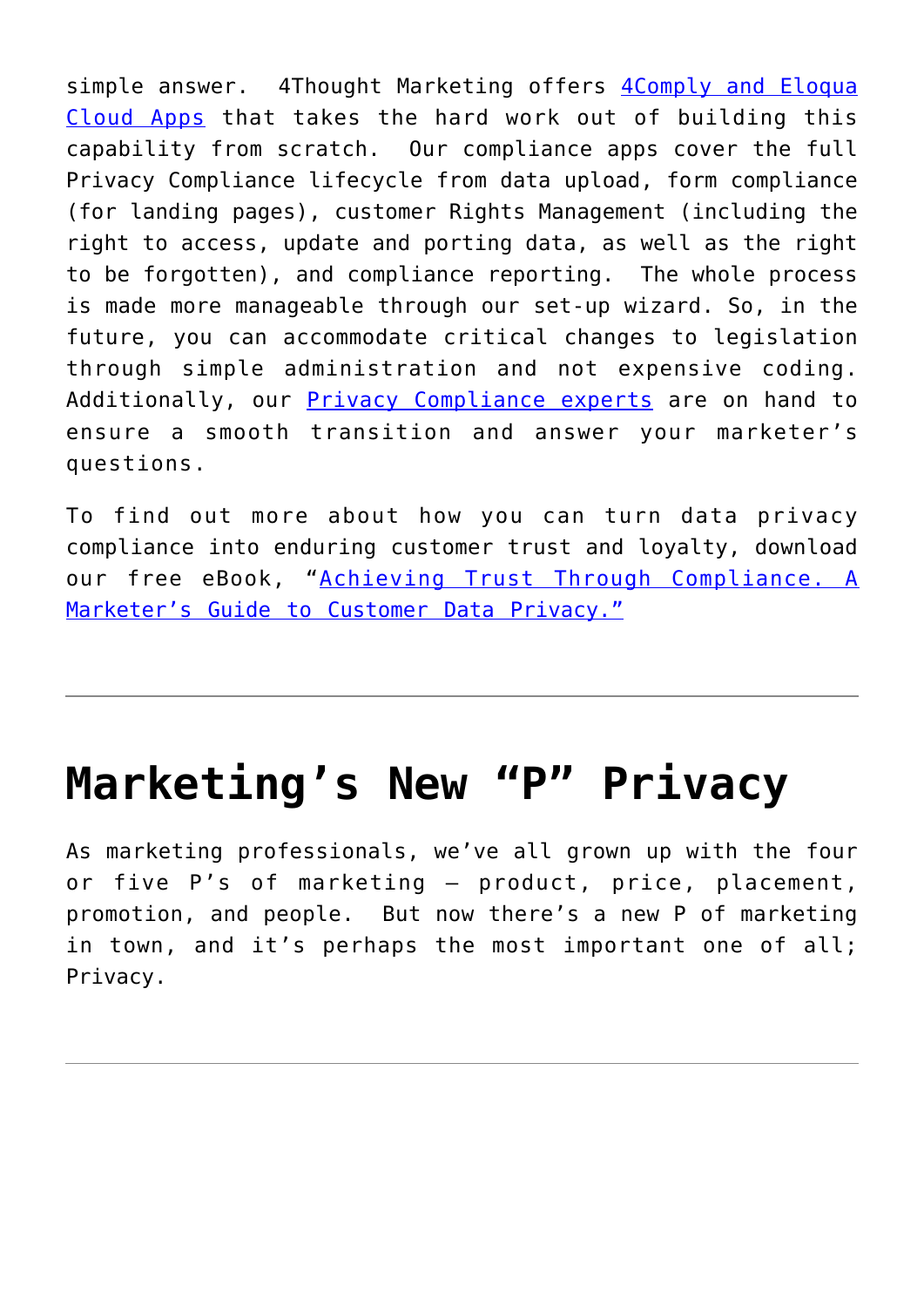# **[Eloqua Common Mistakes](https://4thoughtmarketing.com/eloqua-common-mistakes-series-missing-or-incomplete-compliance-monitoring/) [Series: Missing or Incomplete](https://4thoughtmarketing.com/eloqua-common-mistakes-series-missing-or-incomplete-compliance-monitoring/) [Compliance Monitoring](https://4thoughtmarketing.com/eloqua-common-mistakes-series-missing-or-incomplete-compliance-monitoring/)**



### **Missing or Incomplete Compliance Monitoring**

GDPR has been in effect for almost a year. And now in 2020, the California Consumer Privacy Act (CCPA) is law. Also, increasingly customers are [demanding more control over their](https://4thoughtmarketing.com/subscription-management-in-the-age-of-customer-experience/) [customer experience](https://4thoughtmarketing.com/subscription-management-in-the-age-of-customer-experience/). As a result, marketing automation programs and processes that ignore these either compliance or customer requirements will suffer.

If you have a significant presence in Europe, you will want to develop a proactive monitoring process. For instance, you will need to monitor data deletion requests when an EU resident asks to be deleted from your company's records. Further, you also need to be able to explain how your Eloqua marketing automation processes individual data.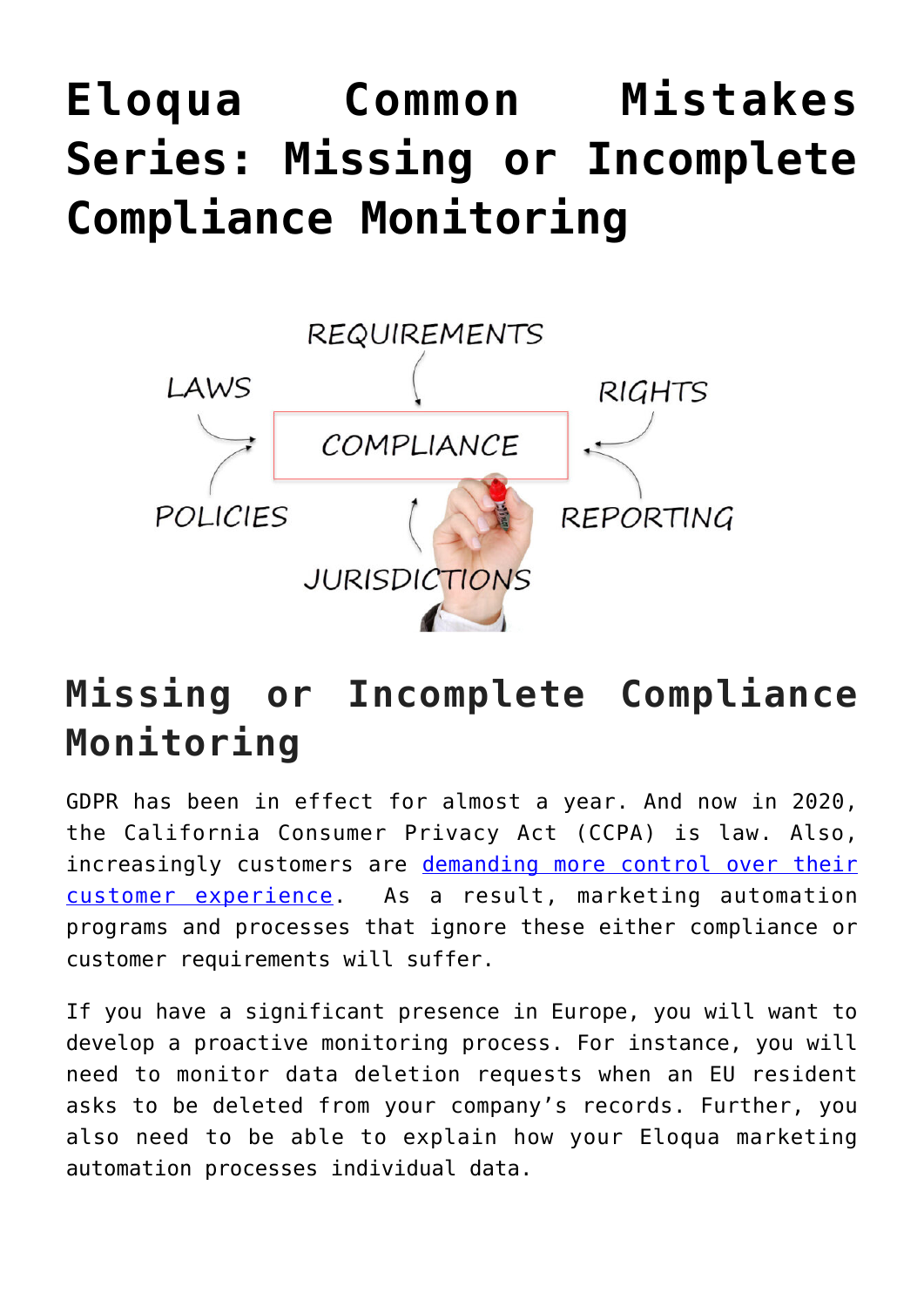Relying on so-called black box processes where you cannot explain the results can potentially impact your company financially. Don't get caught like those mentioned by Neil Hodge at Compliance Week in his article, "[What can we learn](https://www.complianceweek.com/gdpr/what-we-can-learn-from-the-biggest-gdpr-fines-so-far/27431.article) [from the biggest GDPR fines so far.](https://www.complianceweek.com/gdpr/what-we-can-learn-from-the-biggest-gdpr-fines-so-far/27431.article)".

On the other hand, if you have minimal exposure to GDPR, you may choose to take a more gradual approach. Start with educating yourself further on GDPR compliance for marketers. For an introduction, download our white paper: [8 GDPR Mistakes](https://4thoughtmarketing.com/8-gdpr-mistakes-that-eloqua-marketers-make/) [that Eloqua Marketers Make.](https://4thoughtmarketing.com/8-gdpr-mistakes-that-eloqua-marketers-make/)

If you want to learn more about the impact of the California Consumer Privacy Act and other US legislation, we suggest watching our webinar "[Eloqua Compliance in 2020: California,](http://web.4thoughtmarketing.com/EloquaComplianceIn2020WebinarReplay) [Nevada, New York and beyond.](http://web.4thoughtmarketing.com/EloquaComplianceIn2020WebinarReplay)"

Marketing automation systems and tools are powerful technologies that can help drive desired outcomes. However, don't get distracted by shiny new tools or grow hesitant from past mistakes. Start with good segmentation and segmentation strategy. Then take time to examine your data and avoid personalization mistakes. Be certain to understand and leverage your inbound marketing strategy. And finally, don't forget or have an incomplete compliance monitoring solution.

# **[Privacy Compliance Consulting](https://4thoughtmarketing.com/privacy-compliance-consulting-for-oracle-eloqua/) [for Oracle Eloqua](https://4thoughtmarketing.com/privacy-compliance-consulting-for-oracle-eloqua/)**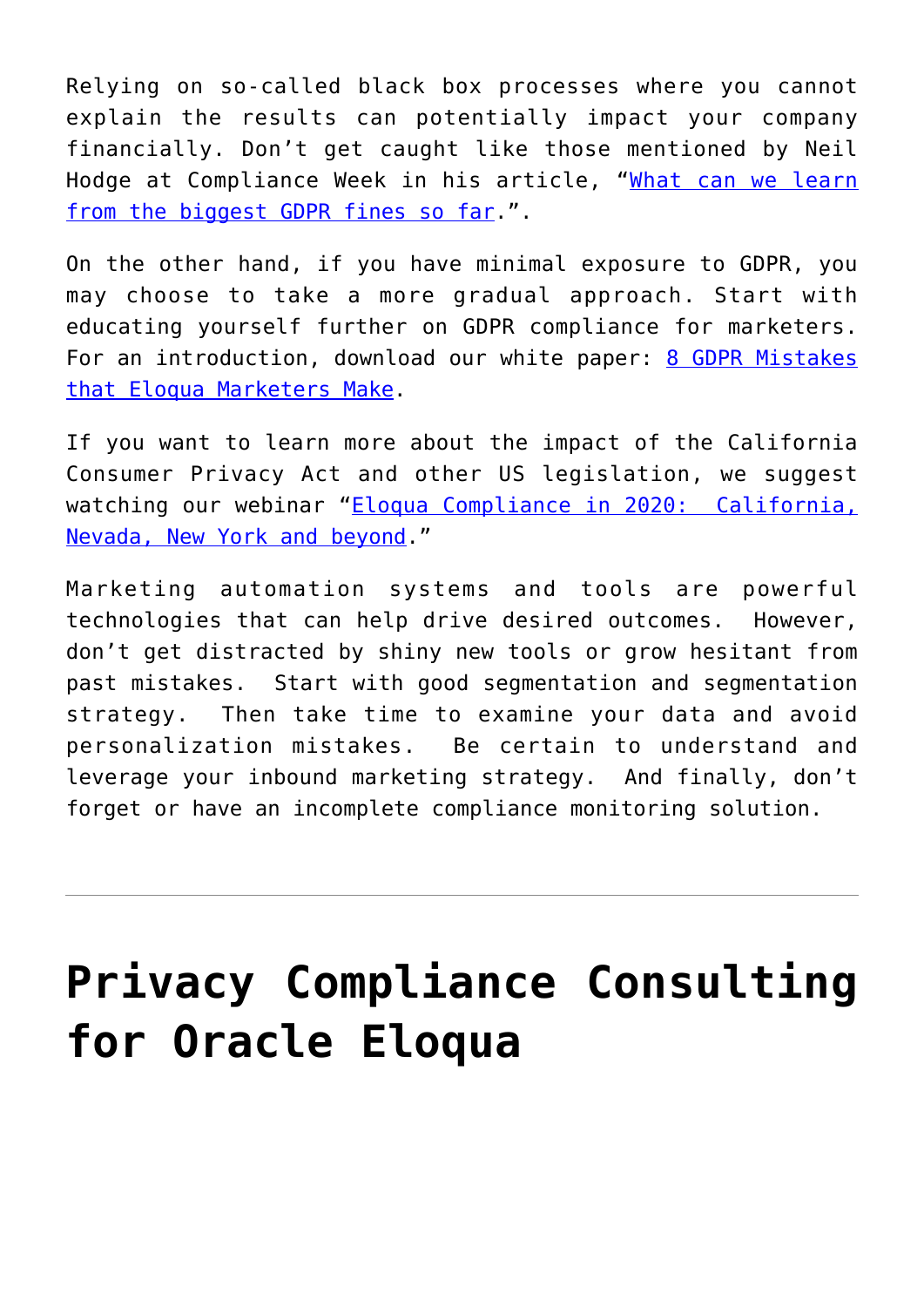![](_page_6_Picture_0.jpeg)

#### **Privacy and Compliance Consulting Services**

Consumer privacy and compliance regulations are here to stay. We all fondly remember the mad dash to deploy a solution for the General Data Protection Regulation (GDPR). And as 2020 approaches, the California Consumer Privacy Act (CCPA) is the next exercise we get to manage. But wait, there's more. Soon, most countries will enforce their compliance regulations making it even more important to have a solid foundation in place that can scale with your needs. Companies need to stay informed and start planning to add or update their privacy compliance solutions everywhere they do business.

Implementing a privacy compliance solution is more than just installing software and setting a few parameters. To build your privacy compliance solution correctly, it will involve coordination and cooperation across multiple teams, some of which may not work with each other regularly. The team will likely include representatives from Legal, Security,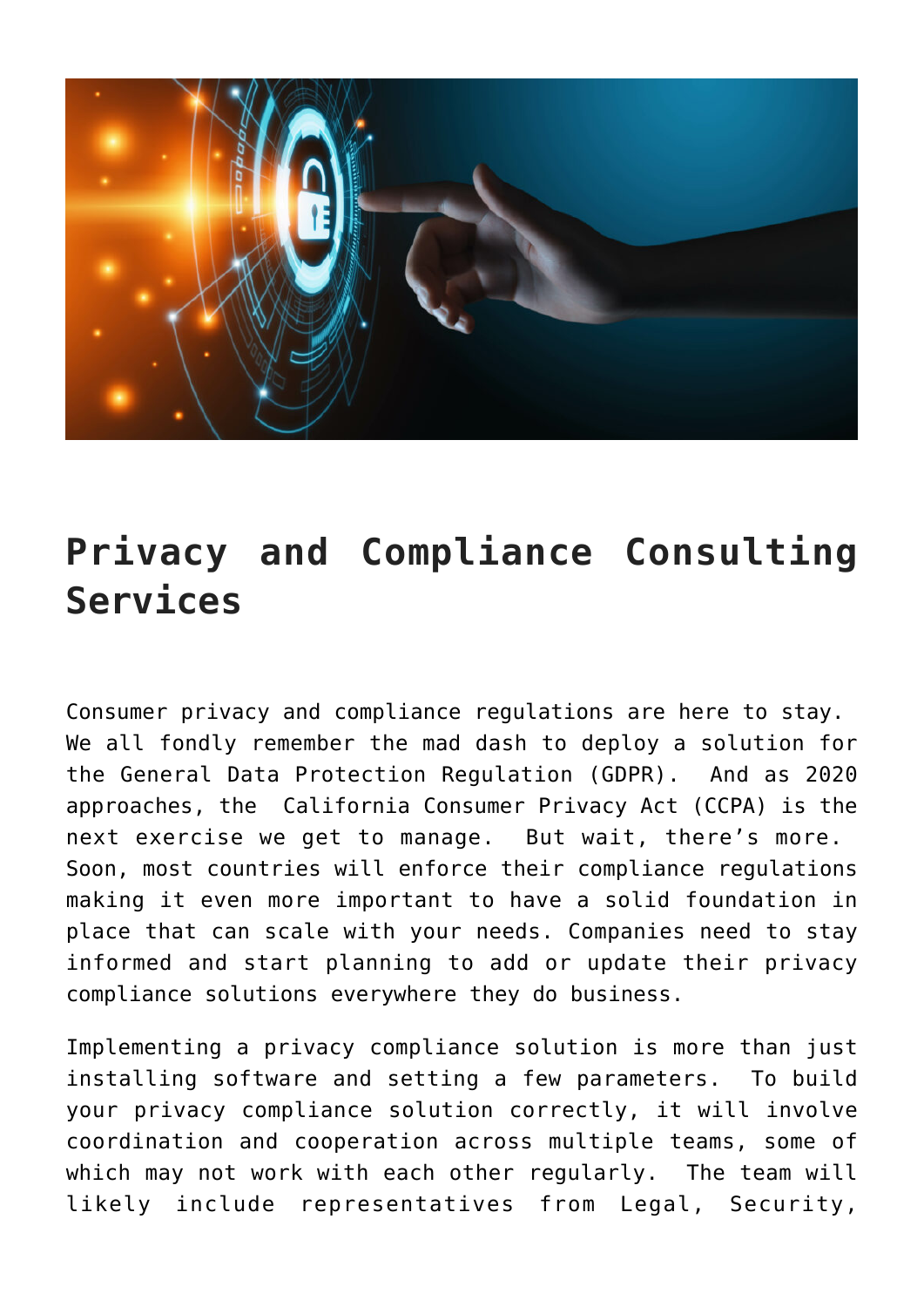Marketing, and Public Relations. And each will have its perspective on privacy and compliance, and the requirements for achieving compliance.

Unfortunately, compliance is not a single, global standard. Most regulations offer flexibility in many areas, and businesses can choose if they will strictly adhere to all rules, or if they will relax where permitted. In most cases, your existing company policies and culture will guide your choices. An effective compliance solution will require everyone on the team to be actively involved in decisionmaking.

### **Balancing Privacy Compliance without Sacrificing Customer Experience**

For many, compliance can feel like another government oversteps, an unnecessary burden that introduces new obstacles and increases costs with little benefit. On the other hand, consumers are fed up with the amount of data collected about them, bought and sold without their input or permission, and used to target and influence their opinions and behavior.

However, according to Forrester, we're now [living in the age](https://go.forrester.com/age-of-the-customer/) [of the customer.](https://go.forrester.com/age-of-the-customer/) Only companies that cede control to their customers and adapt to this new reality will grow, while those who do not will suffer. Companies are moving to empower their customers, allowing them to [manage their preferences](https://4thoughtmarketing.com/subscription-management-in-the-age-of-customer-experience/), and to specify how frequently and only through their preferred communication channels.

Savvy companies understand that when you embrace customers and give them control, only then can you accurately you can target